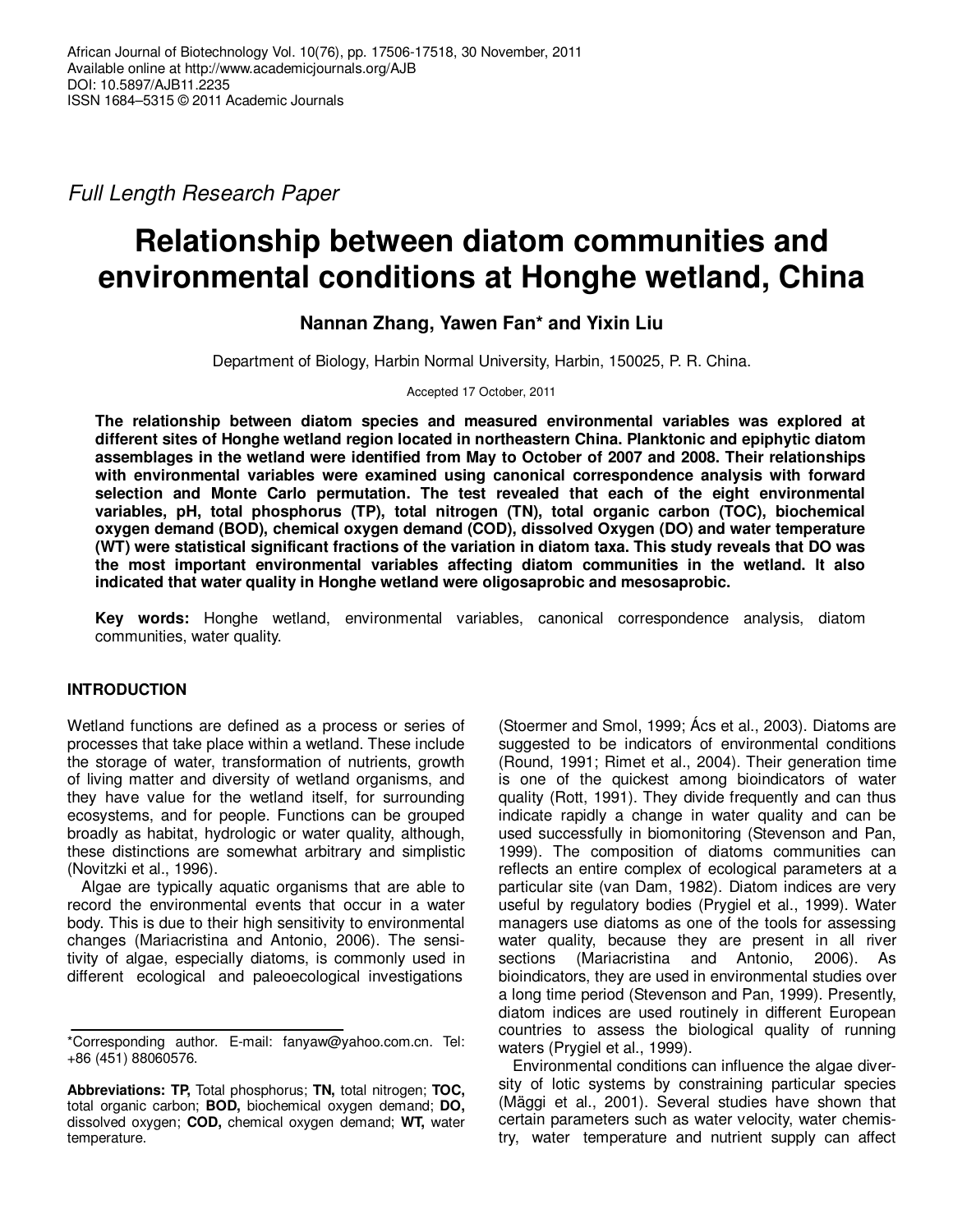

**Figure 1.** Distribution of sampling stations in Honghe wetland.

diatom species composition in a given diatom community (Biggs et al., 1998; Kann, 1978; Kuhn et al., 1981). Honghe wetland is located in the Sanjiang plain, at the northeast corner of Heilongjaing province. In 1984, it was approved by Heilongjiang provincial people's government to be the provincial nature reserve. In November of 1996, the state council approved it to be the national nature reserve. The convention on wetlands approved it as an international wetland in January of 2002. At present, it is one of the 36 internationally recognized wetlands in China. The aims of this experiment were to explore the major patterns of diatom communities collected from Honghe wetland and their relationships with eight measured environmental variables and to identify the most important environmental variables regulating patterns in the species composition of diatoms.

## **MATERIALS AND METHODS**

#### **Study area**

Honghe wetland is located in Heilongjiang Province, China. It covers 21835 km<sup>2</sup> and lies between 133°34′28″-133°46′29″E and

47°42′18″-47°52′00″N (Figure 1). Nong and Wolvlan Rivers flow through the region converging at the central area. The river is circuitous; the water current is slow and very marshy. The initial animal colonizers are typical of the cold temperate zone. In the region, there are 283 kinds of vertebrates. The plants grow in abundance, particularly hydrophytes. 1012 species of plants were identified there. They are 262 species of lichen and moss, 35 species of ferns and 715 species of seed of plants (Ma Shoujia, 2008).

The sanctuary reserves the biggest marsh area in China-Sanjiang plain wetland. The warmest month is July with air temperature (average 22.4°C) and the coldest month is December or January (average -23.4°C). The wetland is usually covered by ice from November to April. The fauna includes animals of national importance such as, Ciconia boyciana, Ciconia nigra, etc. and the flora includes Acanthopanax senticosus, Juglans mandshurica, Astragalus membranaceus, etc.

The distribution characteristics of higher plants were chosen in the sampling sites, according to the actual station which was chosen in the sampling sites. We collected the sampling sites having sufficient representation, representing different ecotope types in Honghe wetland. Along with a handheld global positioning system (GPS), we established eight sampled sites (Figure 1), 1 to 4 sampling sites (s1, s2, s3, s4) covered up to 118 km in the wetland. Higher plants, such as Deyeuxia angustifolia Chang., Cypereae lasiocarpa Ehrh., Salix rosmarinifolia L., Comarum palustre L., Gentiana scabra Bunge were distributed in the area. From 5 to 8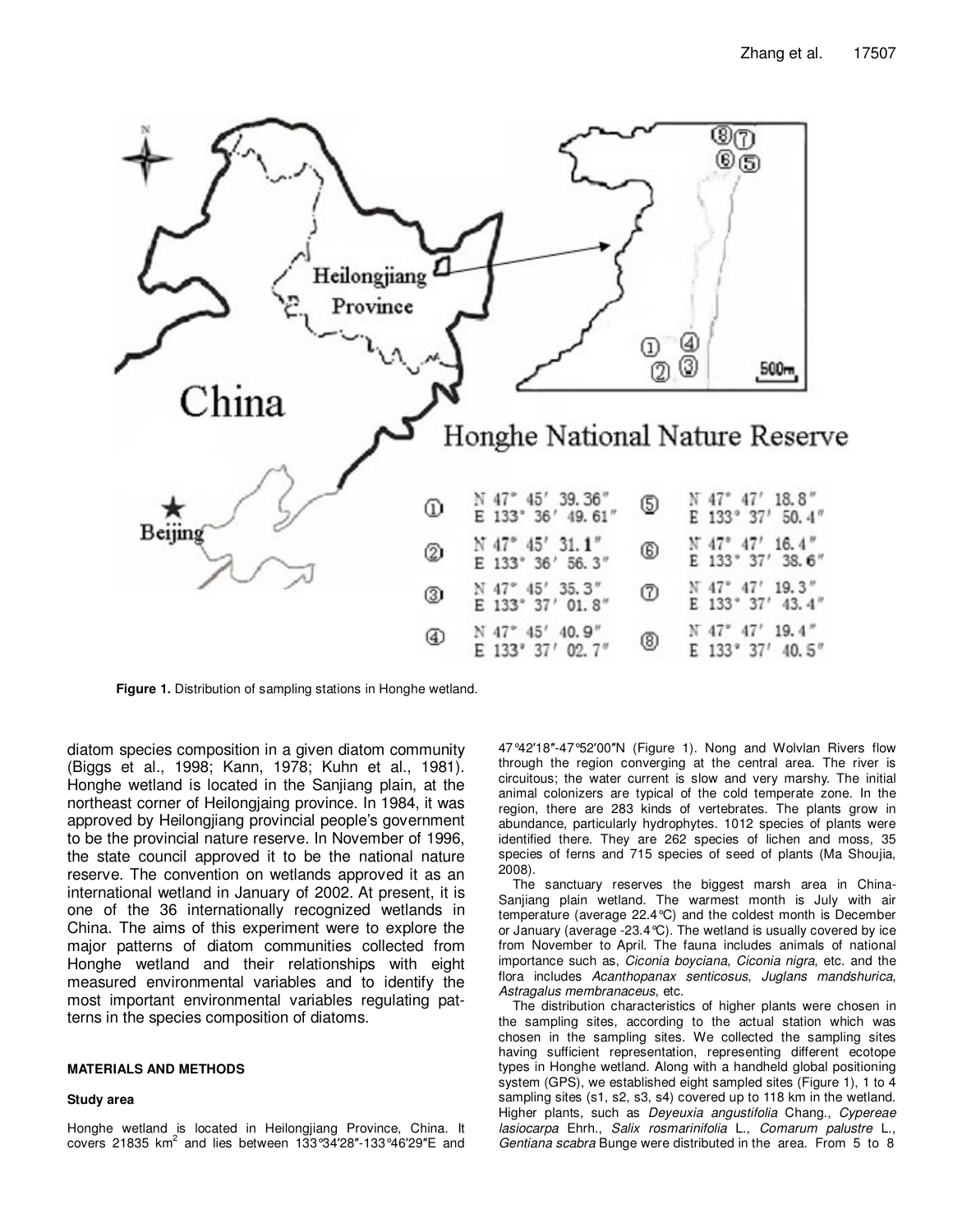sampling sites (s5, s6, s7, s8) covered 135 km in the reserve. Apart from sampling site 5 which was majorly reeds, other sampling sites include species such as Cypereae pseudo-curaica Schmidt, Menyanthes trifoliata L., Salix rosmarinifolia L., Comarum palustre L., Lysimachia thyrsiflora L., Triadenum japonicum Makino and Pedicularis grandiflora Fisch.

## **Sample collection and chemical analysis**

From May to October of 2007 and 2008, diatom samples were collected (once a month from May to October) in Honghe wetland. Phytoplanktonic diatom samples were collected twice from the same sites. The collection was done from the surface of the river (depth 0.5 to 1.0 m) using plankton net (26 µm mesh size). Epiphytic diatoms were collected from at least five stones from the lotic parts of the sampling sites. The upper surface of stones was scratched with brush and the suspension in order to collect sample. The samples were stored in small plastic bottles (Kelly et al., 1998). If stones were absent in the study area, diatom samples were obtained by cutting 5 to 20 cm long pieces of submerged plants into plastic bottles, they were stored using Lugol's solution immediately after collection (Buczkó and Ács, 1996, 1997).

During the course of this experiment, water temperature and pH were measured with standard instruments (pH B-4). Samples for water quality analyses were collected simultaneously with the diatoms samples. The water samples were stored in 500 ml bottles, kept in cool storage (4°C) and were transferred to the laboratory for analyses. The TOC, TN and TP were measured with Enovi instruments (ET99730). The BOD (BOD-system OxDirect Italy), COD (COD-Reaktor ET108) and DO (Iodimetry) were determined by national standards.

### **Diatom preparation, identification and counts**

Diatom valves were cleaned with concentrated hydrogen peroxide  $(H<sub>2</sub>O<sub>2</sub> 40%)$  to eliminate organic matter and later with hydrochloric acid to dissolve calcium carbonates. After washing with distilled water, samples were mounted on a slide with Naphrax. Using light microscope (1000 magnification) at least 500 valves (per slide) were counted and identified to species. Identification of species was done according to Krammer and Lange-Bertalot (1999, 2000) and Krammer (2002). The counts was converted to relative abundance.

### **Data analysis**

The diatom data was analyzed prior to statistical analysis and reduced to include only those species occurring in at least two samples with a relative proportion of 1% or more in at least one sample (Bennion, 1994). We used canonical correspondence analysis (CCA) (Ter Braak and Smilauer, 2002), to explain the distribution of the diatom communities along each environmental variable. PCAs, DCAs and CCAs were carried out using CANOCO 4.0 (Ter Braak and Smilauer, 1998). The data was analyzed with statistical analysis of factor and correlated by Microsoft office excel 2007.

## **RESULTS**

## **Physical and chemical variables**

During the period of this study, water temperature

changed slightly at the eight sites in the same season. During sample collection from summer (July to August) to autumn (September to October), water temperature ranged from 1 to 21°C. In spring (May to June), average water temperature ranged from 10 to 14°C. The pH value was relatively stable in the eight sites and during the three seasons. The pH value only changed from 6 to 6.6, and did not change with seasons. DO changed conspicuously from 3.2 to 14.6 mg/L in different seasons. The lowest value was observed in July, at 3.2 mg/L; the highest value appeared in colder water temperature season, at 14.6 mg/L. A negative correlation occurred between the contents of BOD and DO. During the period of higher water temperature, BOD was also high (5 mg/L), while DO was low. During the period of lower water temperature, BOD was also low (1mg/L), while DO was high. High COD and TN values were detected in summer. The maximum values were seen in August, about 15.3 and 3.93 mg/L, respectively. Whereas, the minimum of COD was detected in June, about 11.2 mg/L, and that of the TN was in October, about 1.21 mg/L. TP changed significantly in different seasons, from 0.01 to 0.15 mg/L. The highest value was observed in June, while lowest value was observed in August. TOC values ranged from 3.97 to 5.13 mg/L. The lowest value was observed in May, while highest value was observed in July.

The entire parameters except pH changed significantly with season. The changes of the parameters were not significant in all the samples between the two years. There are no significant changes of physical and chemical parameters between these two years, but with obvious variation at each month (Table 1).

## **Diatom assemblages**

Although, a total of 180 taxa (species and varieties) belonging to 22 genera were identified, only 128 were present in over 1% of the samples. Among them, Pinnularia (23 taxa), Gomphonema (20 taxa), Eunotia (18 taxa) and Navicula (15 taxa) were the most common genera. The distributions of the most abundant taxa is illustrated in Figure 2. The results show that the abundance of Eunotia lunaris in all samples were higher than other diatoms.

In Figure 2, the vertical axis is sampling sites, No. 1 to 8 representing the s1 to s8 on May, 2007, and No. 9 to 16 representing the s1 to s8 on May, 2008, and No. 17 to 24 representing the s1 to s8 on June, 2007, and so on. The horizontal axis is quantity of species The composition of the diatom assemblage changed in different seasons, but occurrence were basically similar within the eight sites in the wetland. The most common taxa are Eunotia tenella Hustedt, Gomphonema gracile Ehr., Gomphonema olivaceoides Hust., Gomphonema angustatum var. producta Grun., Navicula salinarum Grun., Nitzschia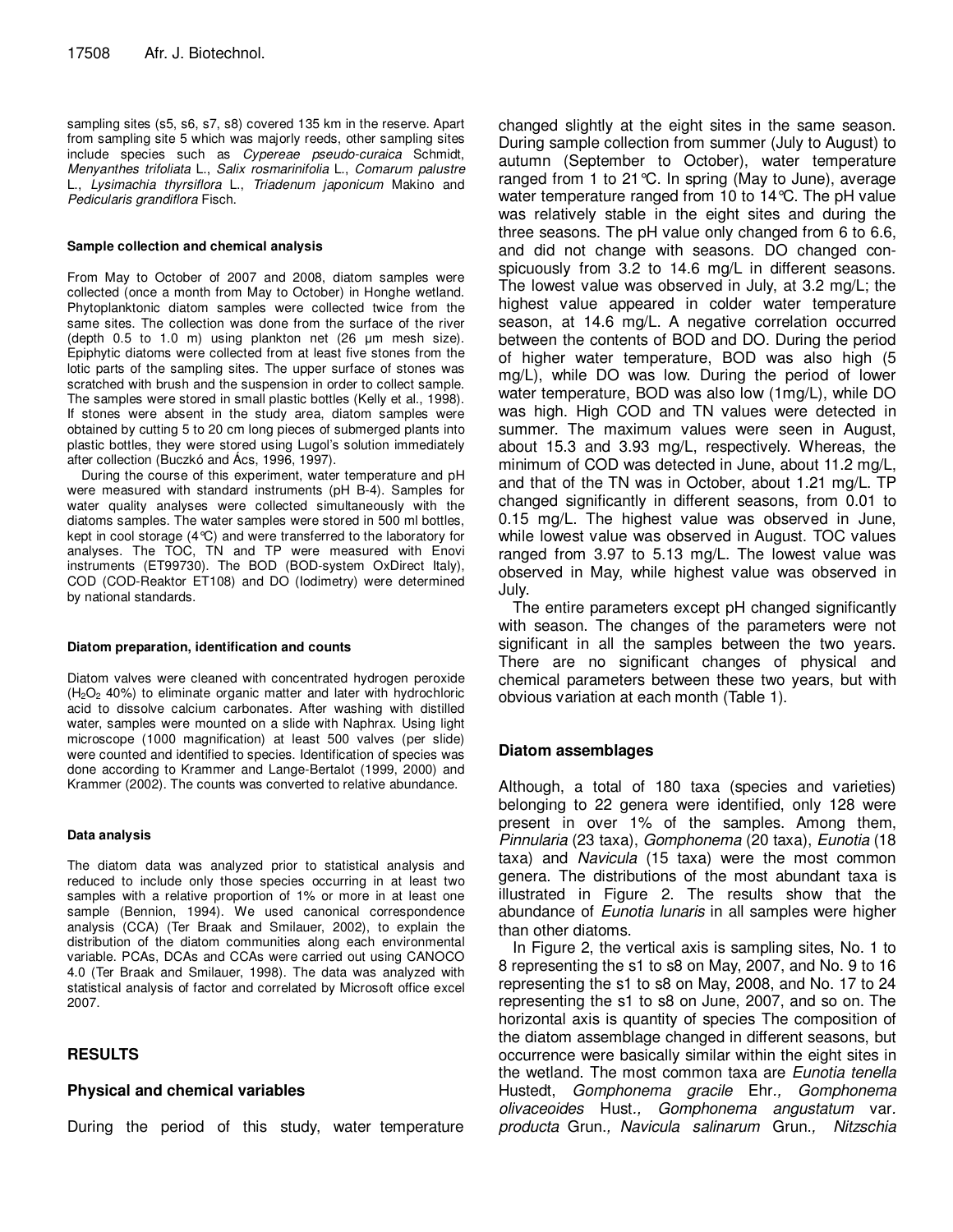| <b>Parameter</b> | 2007  |       |       |       |       | 2008  |       |       |       |       |       |       |
|------------------|-------|-------|-------|-------|-------|-------|-------|-------|-------|-------|-------|-------|
|                  | 5     | 6     |       | 8     | 9     | 10    | 5     | 6     |       | 8     | 9     | 10    |
| WТ               | 10.75 | 13.5  | 20.56 | 18.5  | 15.52 | 2     | 10.69 | 13.6  | 20.5  | 18.3  | 15.4  | 2.38  |
| DO               | 14.33 | 6.65  | 3.73  | 4.73  | 5.5   | 14.28 | 14.1  | 6.25  | 3.3   | 4.35  | 5.1   | 13.83 |
| <b>TOC</b>       | 4.42  | 3.98  | 4.92  | 4.22  | 3.98  | 4.11  | 4.49  | 4.1   | 5.1   | 4.28  | 4.1   | 4.23  |
| <b>BOD</b>       | 1.38  | 2.13  | 3.88  | 3.38  | 2.5   | 1.58  | 1.63  | 2.13  | 4.3   | 3.88  | 2.88  | 1.63  |
| COD              | 12.58 | 11.28 | 13.63 | 14.56 | 13.2  | 12.16 | 13.24 | 11.84 | 14.16 | 15.16 | 13.8  | 12.76 |
| ТP               | 0.022 | 0.121 | 0.073 | 0.012 | 0.319 | 0.052 | 0.031 | 0.143 | 0.081 | 0.014 | 0.042 | 0.052 |
| ΤN               | 2.541 | 3.103 | 3.546 | 3.841 | 2.946 | 1.255 | 2.768 | 3.454 | 3.556 | 3.878 | 2.991 | 1.554 |

**Table 1.** Mean of physical and chemical parameters in 2007-2008.

WT, water temperature; DO, dissolved oxygen; TOC, total organic carbon; BOD, biochemical oxygen demand; COD, chemical oxygen demand; TP, Total phosphorus; TN, total nitrogen.

gracilis Hantzsch, Pinnularia brauniana Grun., Pinnularia viridis Ehr., Pinnularia stomatophora Cleve, Pinnularia divergens W.Smith, Tabellaria fenestrate Kützing and Tabellaria flocculosa Kützing.

The diatom samples from Honghe wetland were predominantly composed of fresh water species, oligohalobinic species and slightly acidic species. Furthermore, the changes in the richness of diatoms were investigated during the period of this research. No significant differences were observed in species richness, however, the richness at several stations (s1, s5 and s7) collected in 2007 were slightly richer than those of 2008 (Figure 3).

The richness of each taxa were changed along the month. In May of 2007, 98 taxa were observed and then gradually rose to 113 taxa in July. In 2008, the species of diatoms that were observed in each month were similar to that of 2007, but the number was slightly higher and ranged from 93 to 110 taxa.

Although, the quantities of diatom species that were observed in these seasons were similar, there were differences among species of diatom. The dominant diatom species of the Honghe wetland were  $E$ . *lunaris* Grun. and Nitzschia clausii Hantzsch all over the year. They are classified as low salinity and rich oxygen species, so they can be used as indicator species in this study area. The statistic of dominant diatoms species is shown in Table 2.

In the warmer season, mesotrophic indictors such as Amphora ovalis Kütz., Cyclotella meneghiniana Kütz., Eunotia flexousa Kütz., Navicula pupula Kütz., Navicula radiosa Kütz., Pinnularia braunii Cl. and Pinnularia viridis Ehr., were observed in high proportions within the wetland. While in the colder season, Cyclotella lunata W., Eunotia arcus var. bidens Grun., Eunotia curvata Kütz., Eunotia glacialis Meist., Eunotia incise W., Eunotia pectinalis var. minor Rabh., Gomphonema gracile Ehr., Melosira islandica O. Müll., Navicula pupula var. capitata, Neidium iridis var. ampliatum Cl., Nitzschia gracilis Hantz., Pinnularia braunii var. amphicephala Hust., Pinnularia viridis var. minor Cl. and Stauroneis

phoencenteron Ehr., were ubiquitous in the area (generally, oligotrophic indictors with  $pH < 7$ ). In this water bodies, large number of acidophilous taxa, such as Encyonema ventricosum Grunow, Eunotia incise Gregory, Eunotia tenella Hustedt, Eunotia meisteri Hustedt and Eunotia exigna Grun., were recorded. Fewer alkaliphilus taxa also occurred such as Fragilaria ulna Lange-Bertalor, Achnantehes hungarica Grun. and Navicula neoventricosa Hust.

## **Relationships between diatoms and environmental variables**

In the CCA biplots (Figure 4), the environmental variables and diatoms are shown for the first two axes. Most of the taxa appeared in the lower-right quadrant of the CCA, they were related to intermediate to high levels of DO and low levels of trophic state. The diatoms associated with higher values of the first axis (which is close to WT, TN, DO) were Pinnularia viridis Ehr., Eunotia flexuosa Kütz., Cocconeis placentula var. euglypta, Gomphonema olivaceoides Hust., Stauroneis phoenicenteron, Pinnularia borealis var. borealis, Surirella angustata Kütz., Navicula radiosa Kützing, Eunotia tenella Hustedt, Eunotia valida Hust., Eunotia faba Ehr.. and Caloneis amphisbaena Cl. With regards to the second axis (trophic gradient), Gomphonema acuminatum Ehr., Nitzschia clausii Hantzsch., Gomphonema parvulum Grunow seemed to be related to the higher trophic level. In contrast, Cymbella affinis Kütz., Rhopalodia gibba and Tabellaria fenestrata Kützing were in the lower extreme of the trophic gradient in the CCA biplot.

# **DISCUSSION**

Macrophytes and phytobenthos together form one "biological element" that needs to be assessed in freshwaters, with the implicit assumption that these are particularly sensitive to nutrients and acidification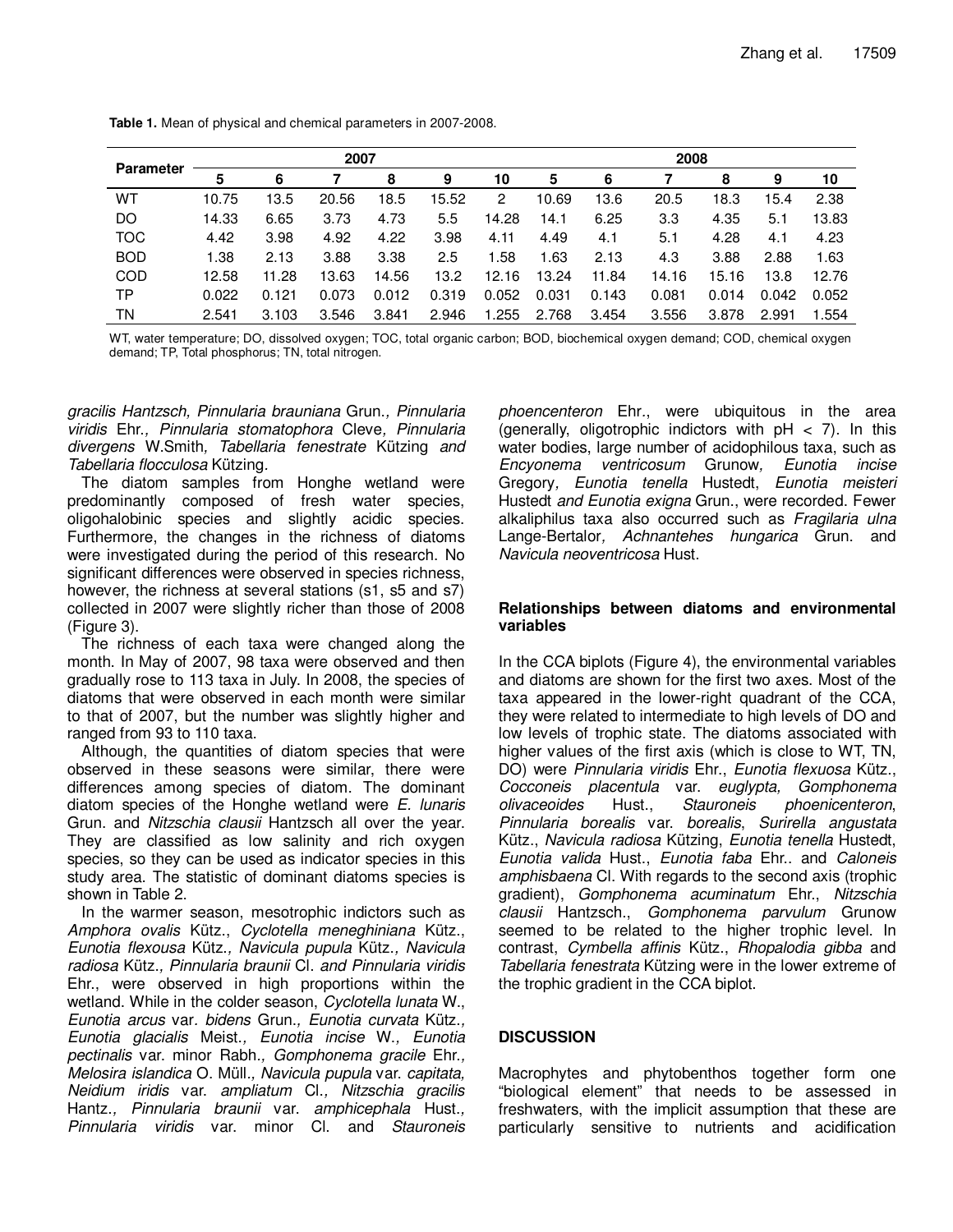

**Figure 2.** The abundance of diatoms in the investigated areas.

(Whitton and Rott, 1996; Prygiel et al., 1999). The use of algae as bioindicators has been discussed for almost 100 years. The first indicator system was published by Kolkwitz and Marsson (1908). Diatoms are important contributors of the primary production in shallow acquatic ecosystems (Wetzel, 1990). Diatom assemblages are also well known to be sensitive to organic pollution and eutrophication, making them particularly good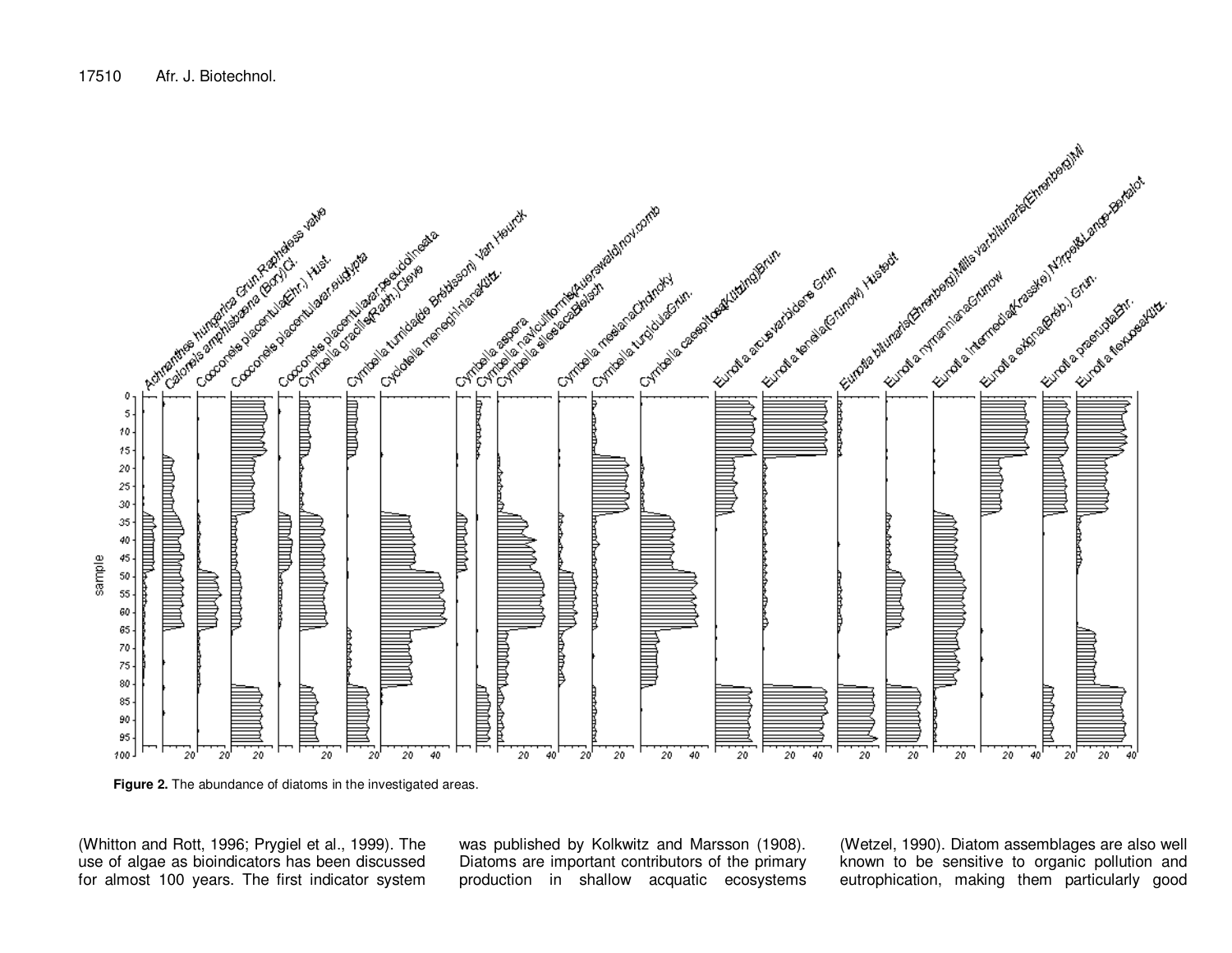

**Figure 2.** Continue

bioindicators for monitoring pollution in different parts of the world (Ector et al., 2004).

 Although, a total of 180 taxa were identified in Honghe wetland, the distributions of the abundant taxa were observed with the different seasons. In summer, Tabellaria fenestrate Kützing, Tabellaria flocculosa Kützing etc. were dominant taxa. The dominant taxa in autumn were Gomphonema olivaceoides Hust., Pinnularia divergens W.Smith, Pinnularia stomatophora Cleve, etc. The general species composition of the diatom communities recorded in the Honghe wetland was investigated

in accordance with Tilman's (1984) report which states that the dominant taxa were observed in summer and autumn. Although, seasonal change results in diatom species variation, the richness within two years has no significant difference due to little distinct environmental variation, all of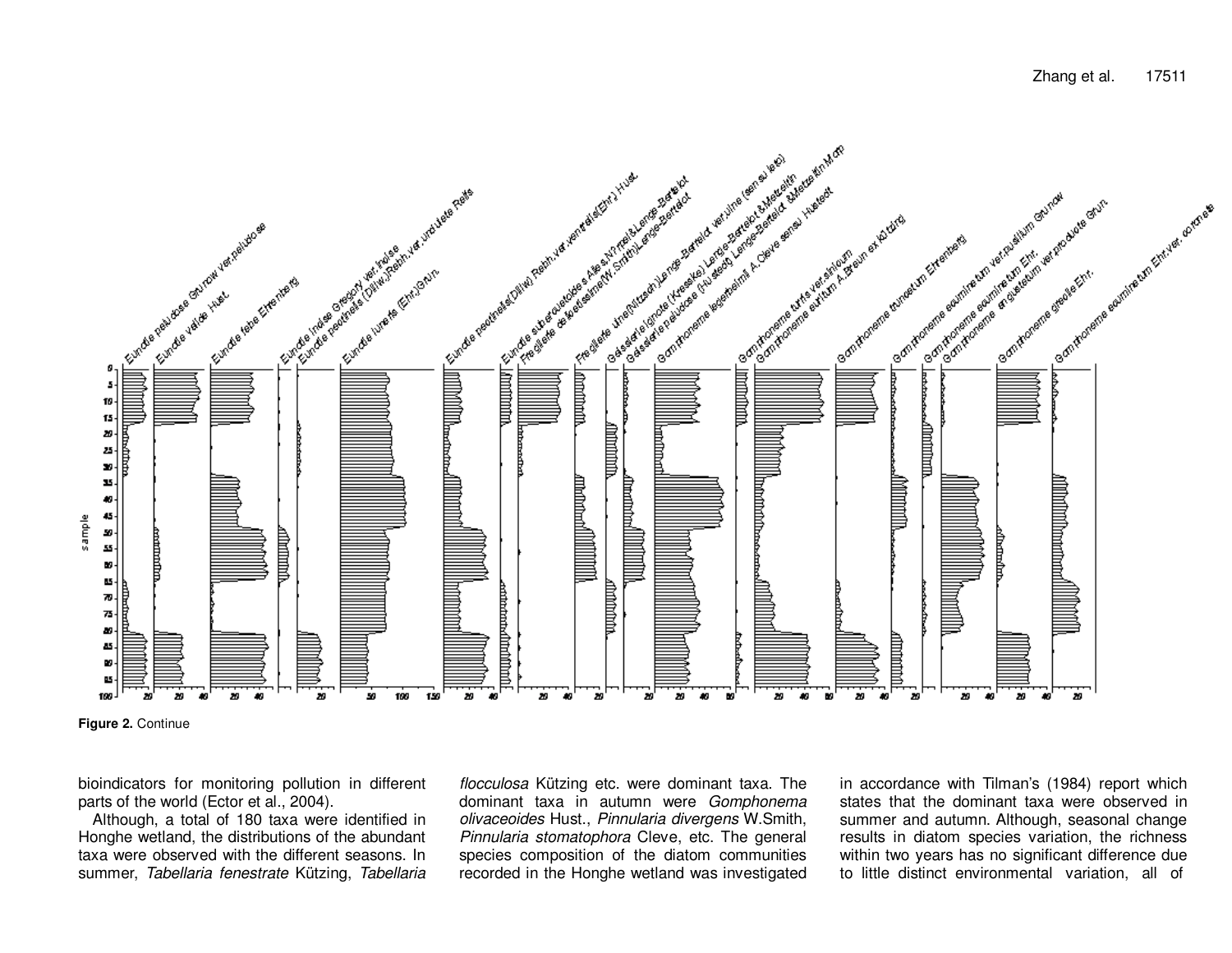

**Figure 2.** Continue

which manifests the fact that the water quality in Honghe wetland stays stable on the whole. Meanwhile, we found that the diatom communities were similar in all sites except in sampling site 5. The abundances of diatoms at sampling site 5 are higher than other sites. It maybe associated with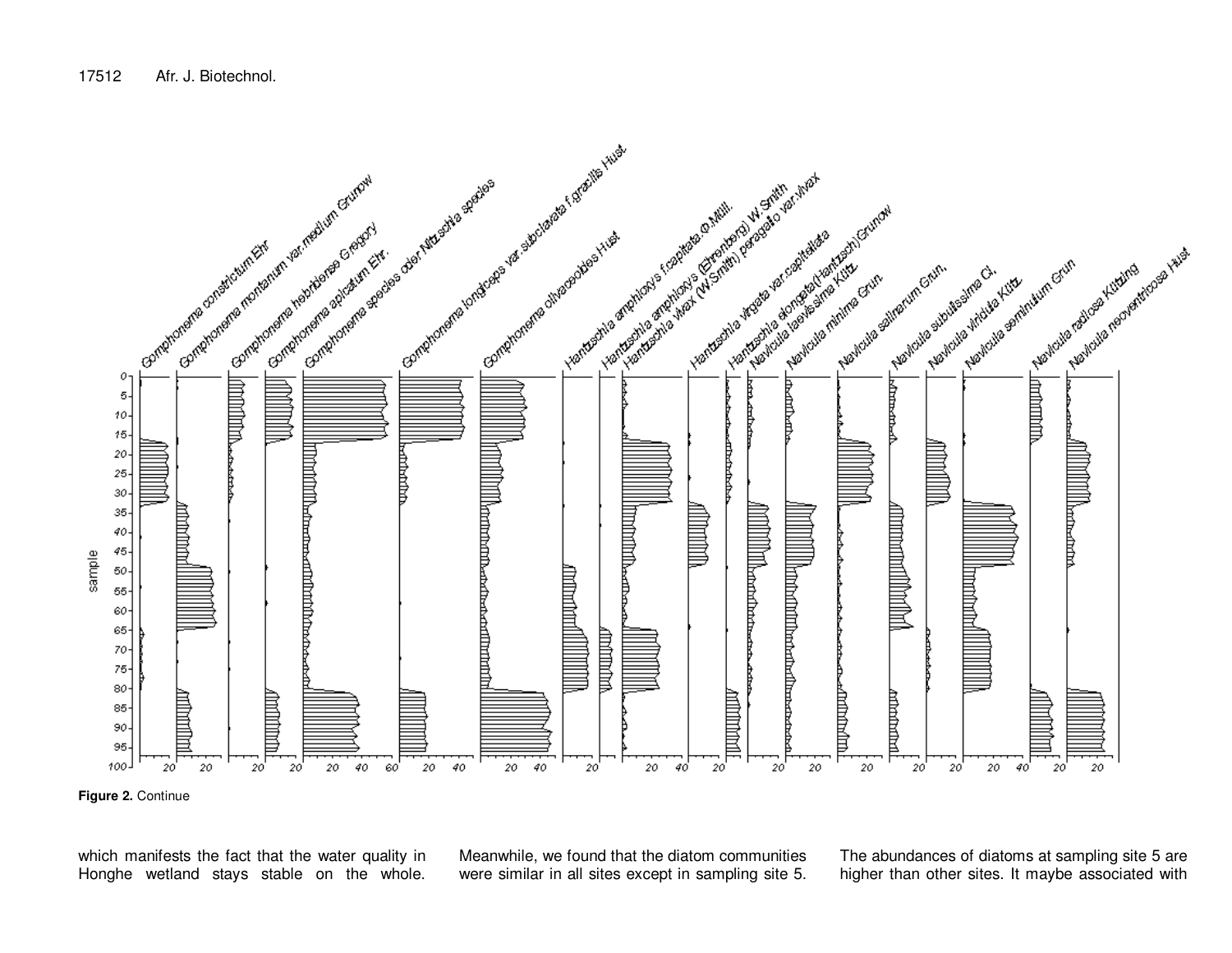

**Figure 2.** Continue

the distribution of plenty of higher plants such as reed. Reeds are known to have purification effects on nitrogen and phosphorous in water body (Hua et al., 2006; Wang et al., 2003; Liu, 2004). The CCA detects variation patterns within the species data that can be explained best by the environmental variables (Ter Braak, 1986). The length of the environmental variable axes showed that water temperature, DO and TN were driving factors associated with the seasonal variation of diatom composition in the wetland. In the left of CCA biplot, with the lower DO and the higher water temperature diatom species, such as Navicula seminulum Grun., Tabellaria fenestrate,Kützing, Tabellaria flocculosa Kützing, etc were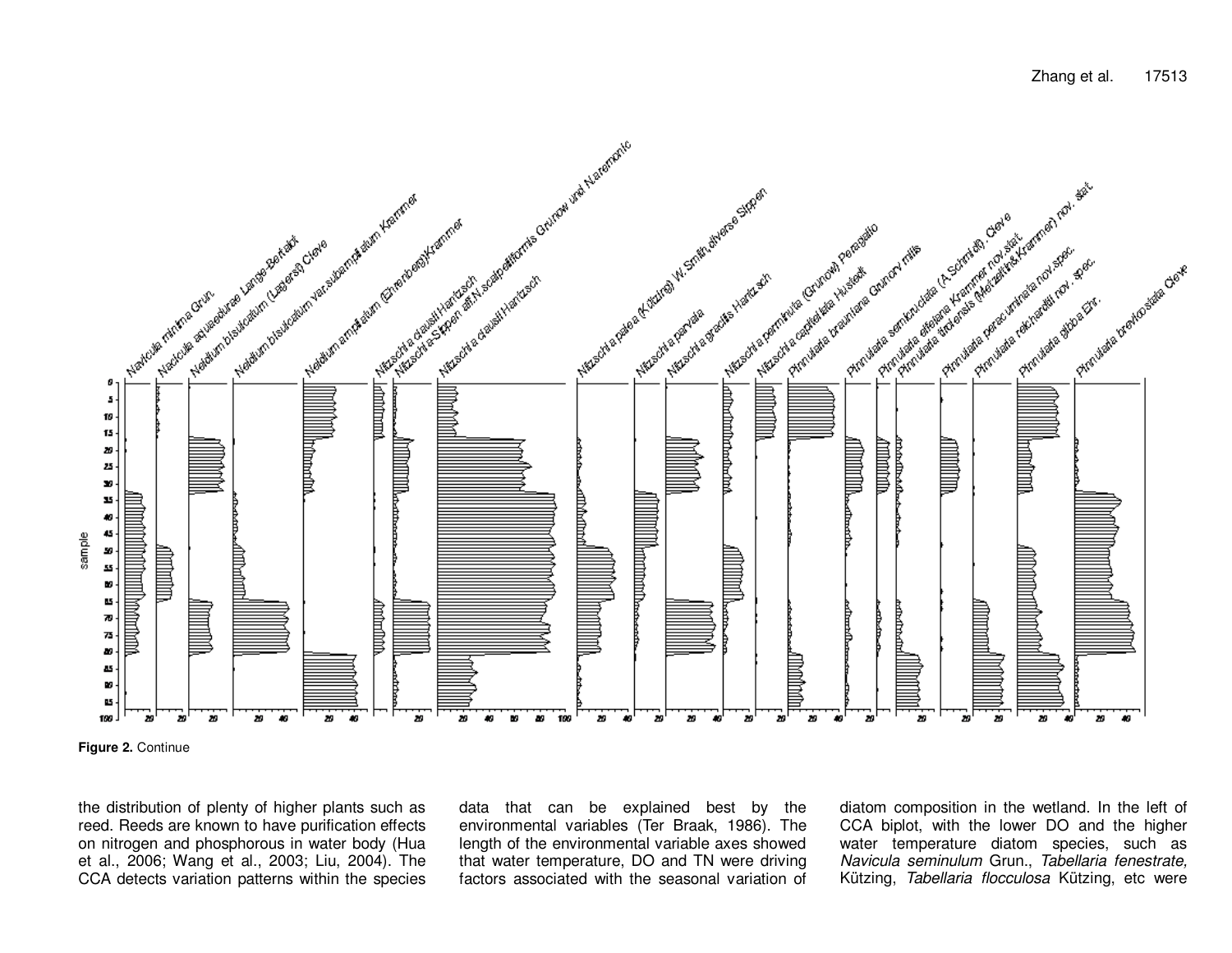

**Figure 2.** Continue

observed. This result was similar to that of Semina (1972), where the aforementioned diatom

species occurred in the lower DO and the higher water temperature. Also, observed in the region were mesotrophication species such as, Cocconeis placentula Hust., Cymbella aspera,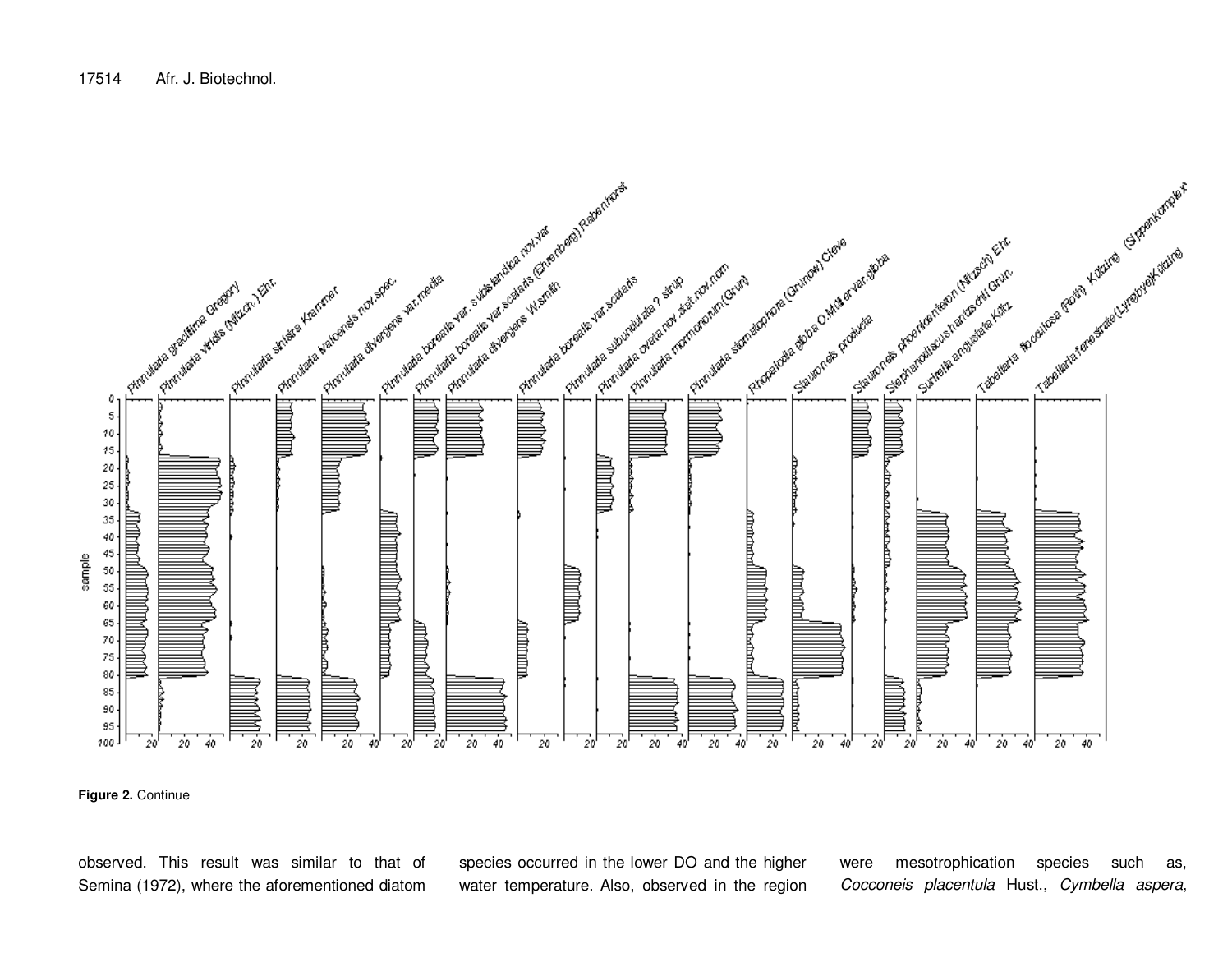

**Figure 3.** Richness change of the diatom in different sampling stations.

| Table 2. Statistic of dominant diatoms in Honghe Wetland. |  |
|-----------------------------------------------------------|--|
|-----------------------------------------------------------|--|

| <b>Month</b> | Year         | <b>Dominant species</b>                                            | <b>Month</b> | Year         | <b>Dominant species</b>                                                  |
|--------------|--------------|--------------------------------------------------------------------|--------------|--------------|--------------------------------------------------------------------------|
| May          | 2007         | Gomphonema gracile Ehr. 36%                                        | August       | 2007         | Tabellaria fenestrate Kütz. 43%                                          |
|              | 2008         | Eunotia tenella Hustedt 40%                                        |              | 2008         | Tabellaria flocculosa Kütz. 38%                                          |
| June         | 2007<br>2008 | Pinnularia viridis Ehr. 43%<br>Navicula salinarum Grun, 36%        | September    | 2007<br>2008 | <i>Pinnularia viridis</i> Ehr.<br>44%<br>Nitzschia gracilis Hantzsch 44% |
| July         | 2007<br>2008 | Tabellaria fenestrate Kütz. 50%<br>Tabellaria flocculosa Kütz. 38% | October      | 2007<br>2008 | Pinnularia divergens W.Smith 36%<br>Gomphonema olivaceoides Hust. 37%    |

Pinnularia gracillima Gregory, Gomphonema acuminatum Ehr., Cymbella dilicatula, etc. (Rimet et al., 2007). In the right, Surirella angustata Kütz., Pinnularia borealis Ehrenberg, Pinnularia stomatophora Cleve and Nitzschia clausii Hantzsch etc. were observed in this region with higher DO and lower water temperature. The acidobiotic diatoms, Eunotia tenella Hustedt, Eunotia exigna Grun.Eunotia flexuosa Kütz., Eunotia valida Hust., Surirella angustata Kütz. also occurred. Because the eight sampling sites are close to each other and ecological environment of the two sampling sites are similar, the environmental parameter of sampling sites did not obviously change. But the monthly diatom species has significant changes.

Diatoms, as pH indicators, were applied to trace the acidification history of lakes in several paleolimnological studies (Battarbee, 1984; Cameron et al., 1999). It is also used in determining the pH in running waters (van Dam and Mertens, 1995; Coring, 1996). According to the pH classification by Van Dam et al. (1994), acidobiontic species to alkalibiontic species were found in this study. The typical acidobiontic and acidophilous species included Cymbella affinis Kütz., Eunotia tenella Hustedt, Eunotia exigna Grun., Eunotia flexuosa Kütz., Eunotia valida Hust., Gomphonema acuminatum Ehr., Navicula subulissima Cl., Pinnularia gibba Ehr., Pinnularia viridis Ehr., Surirella angustata Kütz., etc., but some alkaliphilus diatoms such as Cymbella tumida, Gomphonema angustatum var. producta Grun., Nitzschia palea W. Smith, Navicula neoventricosa Hust., Rhopalodia gibba, Tabellaria flocculosa Kützing etc. were also found.

Eutrophication can be defined as an intensified accumulation of diatom biomass generally due to an increase in nutrients (primarily phosphorus and nitrogen) (Vollenweider, 1989). The importance of primary nutrients; P and N in lotic ecosystems are not fully understood (Wetzel, 1983). Nutrients status played animportant role in the distribution of diatom species. A large number of taxa are strongly related to TP concentrations. In the lower TP concentrations habitats, species such as Cyclotella lunata, Eunotia incisa, Eunotia pectinalis var. undulata, Eunotia lunaris Grun., Eunotia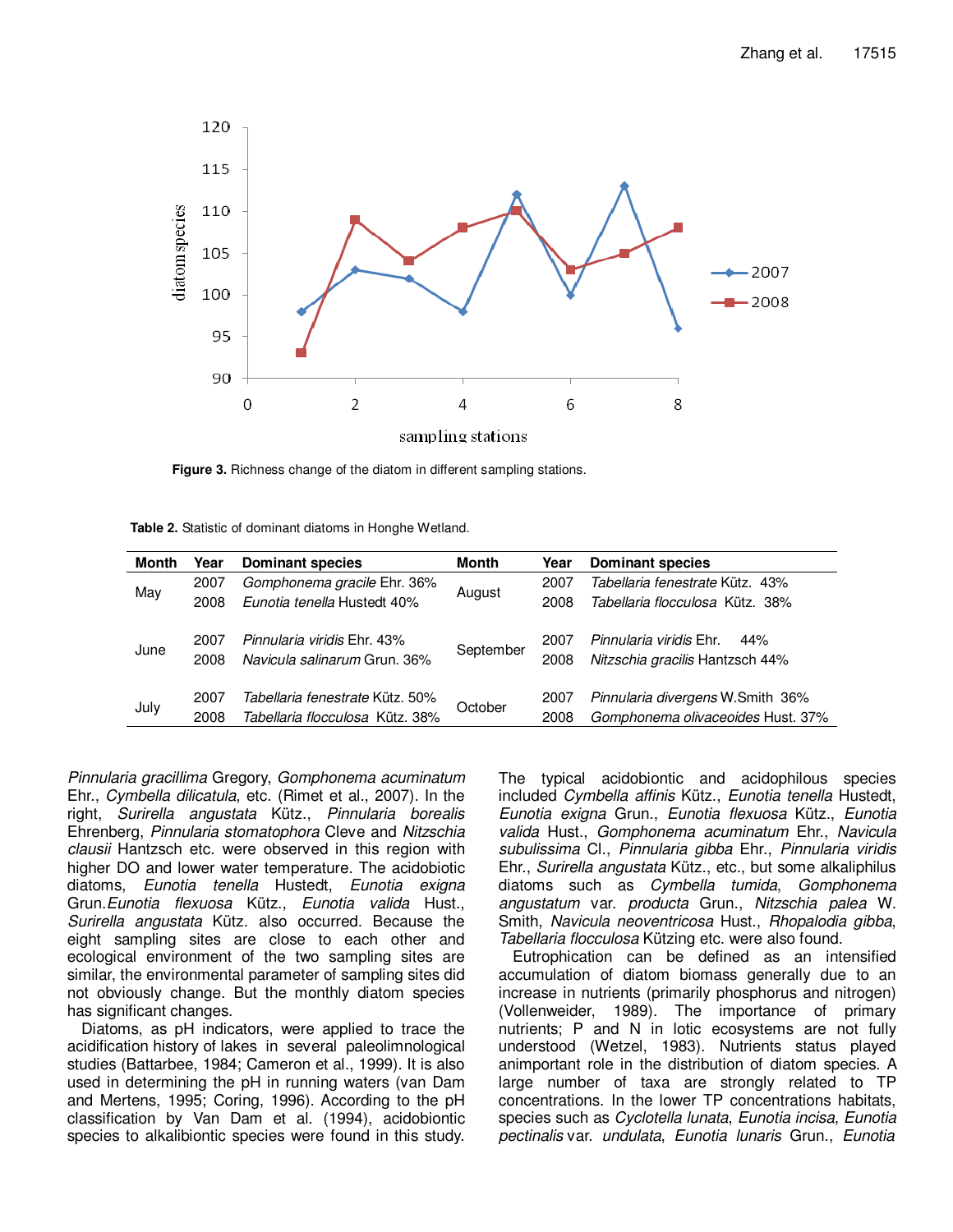

**Figure 4.** Biplot of environmental variables and diatom species in a CCA of the Honghe wetland. Selected species codes are as follows: na-vi = Navicula viridula Kütz., go-ac = Gomphonema acuminatum Ehr., na-sa = Navicula salinarum Grun., cy-tu = Cymbella turgidula Grun., ha-vi-vi = Hantzschia vivax var. vivax, ni-gr = Nitzschia gracilis Hantzsch, ha-am = Hantzschia amphioxys W. Smith, pi-vi = Pinnularia viridis Ehr., eu-lu = Eunotia lunaris Grun., ni-pe = Nitzschia perminuta Peragallo, eu-pr = Eunotia praerupta Ehr., na-ne = Navicula neoventricosa Hust., eu-fl = Eunotia flexuosa Kütz., eu-ar-bi = Eunotia arcus var. bidens Grun., go-he = Gomphonema hebridense Gregory, go-au = Gomphonema auritum Kützing, co-pl-eu = Cocconeis placentula var. euglypta, pi-di-me = Pinnularia divergens var. media, pi-ti-no = Pinnularia tirolensis, pi-gi = Pinnularia gibba Ehr., go-ol = Gomphonema olivaceoides Hust., st-ph = Stauroneis phoenicenteron Ehr., go-lo-su = Gomphonema longiceps var. subclavata f. gracilis Hust., pi-bo-bo = Pinnularia borealis var. borealis, su-an = Surirella angustata Kütz., ni-cl = Nitzschia clausii Hantzsch, pi-st = Pinnularia stomatophora Cleve, na-ra = Navicula radiosa Kützing, cy-na-no = Cymbella naviculiformis, go-gr = Gomphonema gracile Ehr., go-tr = Gomphonema truncatum Ehrenberg, eu-te = Eunotia tenella Hustedt, eu-va = Eunotia valida Hust., pi-di = Pinnularia divergens W.Smith, pi-br = Pinnularia brevicostata Cleve, eu-fa = Eunotia faba Ehrenberg, rh-gi-gi = Rhopalodia gibba O.Müller, na-aq = Nacicula aquaedurae, ni-pa = Nitzschia parvala, co-pl-ps = Cocconeis placentula var. pseudolineata, ca-am = Caloneis amphisbaena Cl., co-pl= Cocconeis placentula Hust., cy-gr = Cymbella gracilis Cleve, cy-as = Cymbella aspera, ha-am-f. = Hantzschia amphioxys f. capitata Ф.Müll., na-se = Navicula seminulum Grun., go-an-pr = Gomphonema angustatum var. producta Grun., na-su = Navicula subulissima Cl., na-la = Navicula laevissima Kütz., pigr = Pinnularia gracillima Gregory, pi-su = Pinnularia subundulata, ta-fl = Tabellaria flocculosa Kützing, ta-fe = Tabellaria fenestrate Kützing.

tenella Hustedt, Gomphonema gracile Ehr., Gomphonema parvulum Grunow, Navicula seminulum Grun., Nitzschia gracilis Hantz., Tabellaria fenestrate Kützing, Rhopalodia gibba, etc. were observed. Most of which are oligotrophic indicators. However, in the higher TP concentrations habitats, mesotrophic diatom

assemblages such as Amphora ovalis Kütz., Cyclotella meneghiniana Kütz., Gomphonema acuminatum Ehr., Gomphonema constrictum Ehr., Stauroneis anceps Ehr., etc. were recorded. Our result is similar to Thomas (1989), who stated that Gomphonema parvulum Grunow occurred in the freshwater, but this result is inconsistent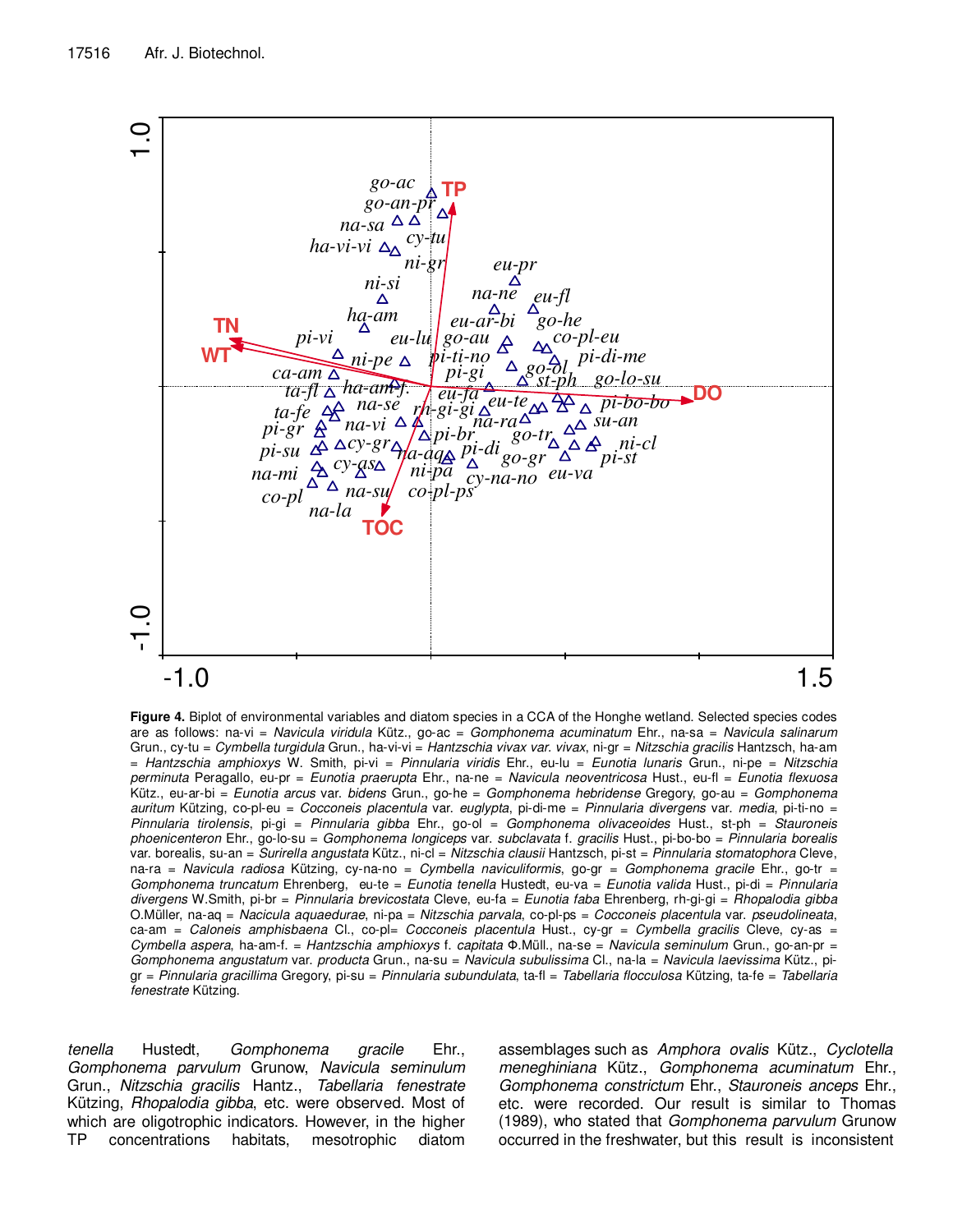with the findings of Leska and Cynthia, (2002), who states that Gomphonema parvulum Grunow was observed in polluted water. G. parvulum Grunow was observed in both waters because it has a broad range of ecological habitats (Thomas, 1989).

Diatoms have a relatively short life cycle, therefore they respond rapidly to eutrophication and provide detailed information on nutrient changes (Winter and Duthie, 2000; Soininen and Niemela, 2002). The distributions of most oligotrophic diatoms were associated with species such as, Caloneis amphisbaena Cl., Cymbella affinis Kütz., Gomphonema truncatum Ehr., Gomphonema angustatum var. producta Grun., Gomphonema gracile Ehr., Gomphonema olivaceoides Hust, Hantzschia amphioxys Smith, Navicula cryptocephala Kütz., Navicula cryptocephala var. veneta Rabh., Navicula graciloides Mayer, Navicula laevissima Kütz., Navicula minima Grun., Navicula salinarum Grun., Navicula subulissima Cl., Nitzschia clausii Hantzsch, Nitzschia palea Smith, Nitzschia parvala, Navicula neoventricosa Hust, Stauroneis anceps Ehrenberg, Tabellari flocculosa Kütz. and Tabellaria fenestrate Kütz. in the wetland from different seasons. The classification of water quality in Honghe wetland was affirmed as the good trophic state by the abundance of oligotraphentic species in diatom communities.

In conclusion, this report is a pilot study on the composition of diatom assemblages and their distribution characteristics in Honghe wetland. The examinations of diatoms in the water bodies have shed more light on diatom biodiversity in this protected area. The results showed that environmental change affect diatom species composition, meanwhile the structure of diatom indicated environmental change. Trophic classification of water environment, the identification of diatom assemblages and environmental parameter, revealed that the water quality in Honghe wetland is both oligotrophic and mesotrophic.

## **ACKNOWLEDGEMENTS**

We are grateful to the National Science Foundation, Heilongjiang Province (C200828) for sponsoring this research. Our thanks also go to the National Natural Science Foundation, China (31070183, 30870157) for their support. This is a Project of Innovation Capacity for University lecturers (1055G018, 11521062), aid program for Science and Technology Innovative Research Team in Higher Educational Institutions of Heilongjiang Province and Harbin Normal University (KJTD2011-2) and Projects in advance of Harbin Normal University.

We are very grateful to Dr. Xiang-Dong Yang of the Nanjing Institute of Geography and Limnology, as well as the Chinese Academy of Sciences, for offering advice, providing CCA analyses and assisting in literature. We are also grateful to Xin-Xin Zhang of Harbin Normal University for collecting diatom samples. We also thank Okpala Nnaemeka Emmanuel for proofreading the English.

## **REFERENCES**

- Ács É, Borsondi AK, Makk J, Molndr P, Mózes A, Rusznyák A, Reskóné MN, Kiss KT (2003). Algological and bacteriological investigations on reed periphyton in Lake Velencei Hungary. Hydrobiologia, 506(509): 549-557.
- Battarbee RW (1984). Diatom analysis and acidification of lakes. Philos. Trans. R. Soc. London, Ser. B. 305: 451-477.
- Bennion H (1994). A diatom-phosphorus transfer function for shallow, eutrophic ponds in southern England. Hydrobiologia, 275: 391-410.
- Biggs BJF, Goring DG, Nikora VL (1998). Subsidy and stress responses of stream periphyton to gradients in water velocity as a function of cornmunity growth form. J. Phycol. 34: 589-607.
- Buczkó K, Ács É (1996/1997). Zonation of periphytic algae in two Hungarian shallow Lakes (Lake Velence and Fertő). Acta Bot. Hungarica, 40: 21-34.
- Cameron NG, Birks HJB, Jone VJS, Berge F, Catalan J, Flower RJ, Garcia J, Kawecka B, Koining KA, Marchetto A, Sanchez-Castillo P, Schmidt R, Sisiko M, Solovieva N, Stefkova E, Toro M (1999). Surface-sediment and epilithic diatom pH calibration sets for remote European mountain lakes with Surface Waters Acidification Programme (SWAP) calibration set. J. Paleolimnol. 22: 291-317.
- Coring E (1996). Use of diatoms for monitoring acidification in small mountain rivers in Germany with special emphasis on diatom assemblages type analysis. (DATA). In: Whitton BA, Rott E and Friedrich G (eds.). Use of algae for monitoring rivers. Institut für Botanik, Universität in Innsbruck. pp. 7-16.
- Ector L, Kingston JC, Charles DF, Denys L, Douglas MSV, Manoylov K, Michelutti N, Rimet F, Smol JP, Stevenson RJ, Winter FG (2004). Workshop report: Freshwater diatoms and their role as ecological indicators. In: Proceedings of the 17 th International Diatom Symposium, Ottawa, Canada. 25-31 August 2002 (M. Poulin, ed.), Biopress Ltd., Bristol. pp. 469-480.
- Hua LP, Hua L, Wang XD, Yin XX, Zhu FY (2006). Study on effect of reed on heavy metal pollution in sediments of Baiyangdian. J. Soil Water Conserv. 20(2): 102-105.
- Kann E (1978). Systematik und Ökologie der Algen österreichischer Bcrbäche. Archiv für Hydrobiol. Supplement band. 53: 405-643.
- Kelly MG, Cazaubon A, Coring E, Dell'uomo A, Ector L, Goldsmith B, Guasch H, Hurlimann J, Jarlman A, Kawecka B, Kwandrans J, Laugaste R, Lindstrøm, Sabater ES, Van Dam H, Vizinet J (1998). Recommendations for the routine sampling of diatoms for water quality assessments in Europe. J. Appl. Phycol. 10: 215-224.
- Kolkwitz R, Marsson M (1908). Ökologie der pflanzliche Saprobien. Berichte der Deutsche Botanische Gesellschaften. 26: 505-519.
- Krammer K (2002). Diatoms of Europe. Diatoms of the European Inland Waters and Comparable Habitats. A.R.G. Gantner Verlag K.G. Ruggel. pp. 1-4.
- Krammer K, Lange-Bertalot H (1999-2000). Bacillariophyceae 1-4. Teil. Naviculaceae. In: Pascher A (ed.) Süsswasserflora von Mitteleuropa. Band Gustav Fischer Verlag, Heidelberg, Berlin. 2: 1-4.
- Kuhn DL, Plafkin JL, Cairns J, Lowe RL (1981). Qualitative characterization of aquatic environments using diatom life-form strategies. Trans. Am. Microsopic. Soc. 100: 165-182.
- Leska SF, Cynthia G (2002). Using diatoms to assess the biological condition of large rivers in Idaho (USA). Freshwater Biology. 47: 2015-2037.
- Liu F (2004). Study on the purification ability of reed wetlands to nitrogen and phosphorus in sewage. Agric. Univ. Hebei.
- Mäggi H, Christopher TR, Samuel RR, Urs U (2001). Algal Communities Associated with Different Alpine Stream Types. Arctic. Antarctic. Alpine Res. 33(4): 447-456.
- Mariacristina T, Antonio Dell' U (2006). Biological monitoring of some apennine rivers (central Italy) using the diatom-based eutrophication/pollution index (EPI-D) compared to other European diatom indices. Diatom. Res. 21(1): 159-174.
- Ma SJ (2008). Eco-tourism resources evaluation and development of